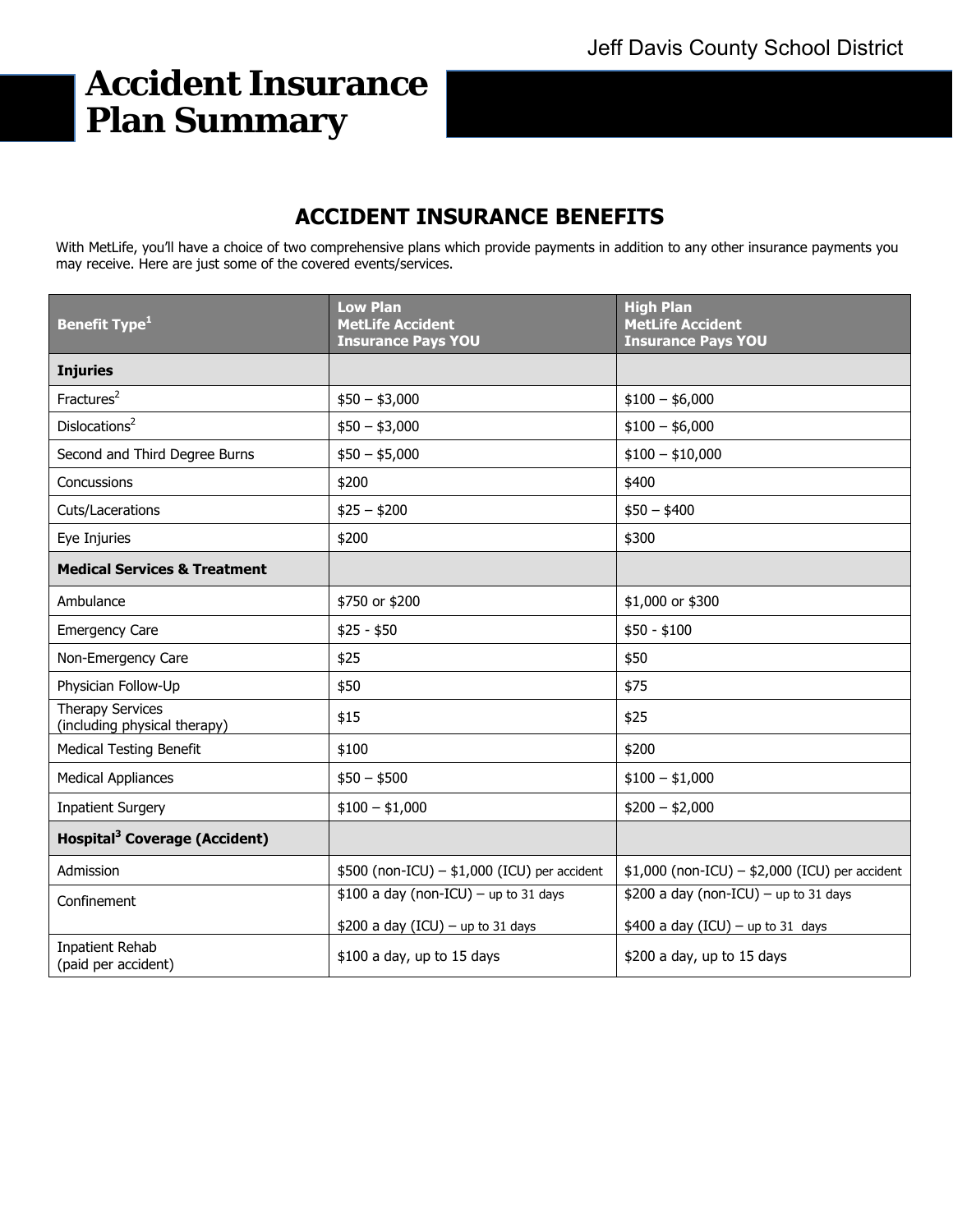| <b>Benefit Type</b> <sup>1</sup>                                                                            | <b>Low Plan</b><br><b>MetLife Accident</b><br><b>Insurance Pays YOU</b>                                     | <b>High Plan</b><br><b>MetLife Accident</b><br><b>Insurance Pays YOU</b>                                    |
|-------------------------------------------------------------------------------------------------------------|-------------------------------------------------------------------------------------------------------------|-------------------------------------------------------------------------------------------------------------|
| <b>Accidental Death</b>                                                                                     |                                                                                                             |                                                                                                             |
| Employee receives 100% of amount<br>shown, spouse receives 50% and children<br>receive 20% of amount shown. | \$25,000<br>\$75,000 for common carrier <sup>5</sup>                                                        | \$50,000<br>\$150,000 for common carrier <sup>5</sup>                                                       |
| <b>Dismemberment, Loss &amp; Paralysis</b>                                                                  |                                                                                                             |                                                                                                             |
| Dismemberment, Loss & Paralysis                                                                             | $$250 - $10,000$ per injury                                                                                 | \$500 - \$50,000 per injury                                                                                 |
| <b>Other Benefits</b>                                                                                       |                                                                                                             |                                                                                                             |
| Lodging <sup>6</sup> - Pays for lodging for companion<br>up to 30 nights per calendar year                  | \$100 per night, up to 31 nights; up to<br>\$3,100 in total lodging benefits available<br>per calendar year | \$200 per night, up to 31 nights; up to<br>\$6,200 in total lodging benefits available per<br>calendar year |

### **BENEFIT PAYMENT EXAMPLE – High Option**

Kathy's daughter, Molly, plays soccer on the varsity high school team. During a recent game, she collided with an opposing player, was knocked unconscious and taken to the local emergency room by ambulance for treatment. The ER doctor diagnosed a concussion and a broken tooth. He ordered a CT scan to check for facial fractures too, since Molly's face was very swollen. Molly was released to her primary care physician for follow-up treatment, and her dentist repaired her broken tooth with a crown. Depending on her health insurance, Kathy's out-of-pocket costs could run into hundreds of dollars to cover expenses like insurance co-payments and deductibles. MetLife Group Accident Insurance payments can be used to help cover these unexpected costs.

| Covered Event <sup>1</sup>                           | <b>Benefit</b><br>Amount <sup>8</sup> |
|------------------------------------------------------|---------------------------------------|
| Ambulance (ground)                                   | \$300                                 |
| <b>Emergency Care</b>                                | \$100                                 |
| Physician Follow-Up (\$75 x 2)                       | \$150                                 |
| <b>Medical Testing</b>                               | \$200                                 |
| Concussion                                           | \$400                                 |
| Broken Tooth (repaired by crown)                     | \$200                                 |
| Benefits paid by MetLife<br>Group Accident Insurance | \$1,350                               |

## **INSURANCE RATES**

MetLife offers competitive group rates and convenient payroll deduction so you don't have to worry about writing a check or missing a payment! Your employee rates are outlined below.

| <b>Accident Insurance</b>    | <b>Monthly Cost to You</b> |                  |
|------------------------------|----------------------------|------------------|
| <b>Coverage Options</b>      | <b>Low Plan</b>            | <b>High Plan</b> |
| Employee                     | \$4.28                     | \$8.20           |
| Employee & Spouse            | \$8.73                     | \$16.79          |
| Employee & Child(ren)        | \$8.81                     | \$16.84          |
| Employee & Spouse/Child(ren) | \$11.03                    | \$21.09          |